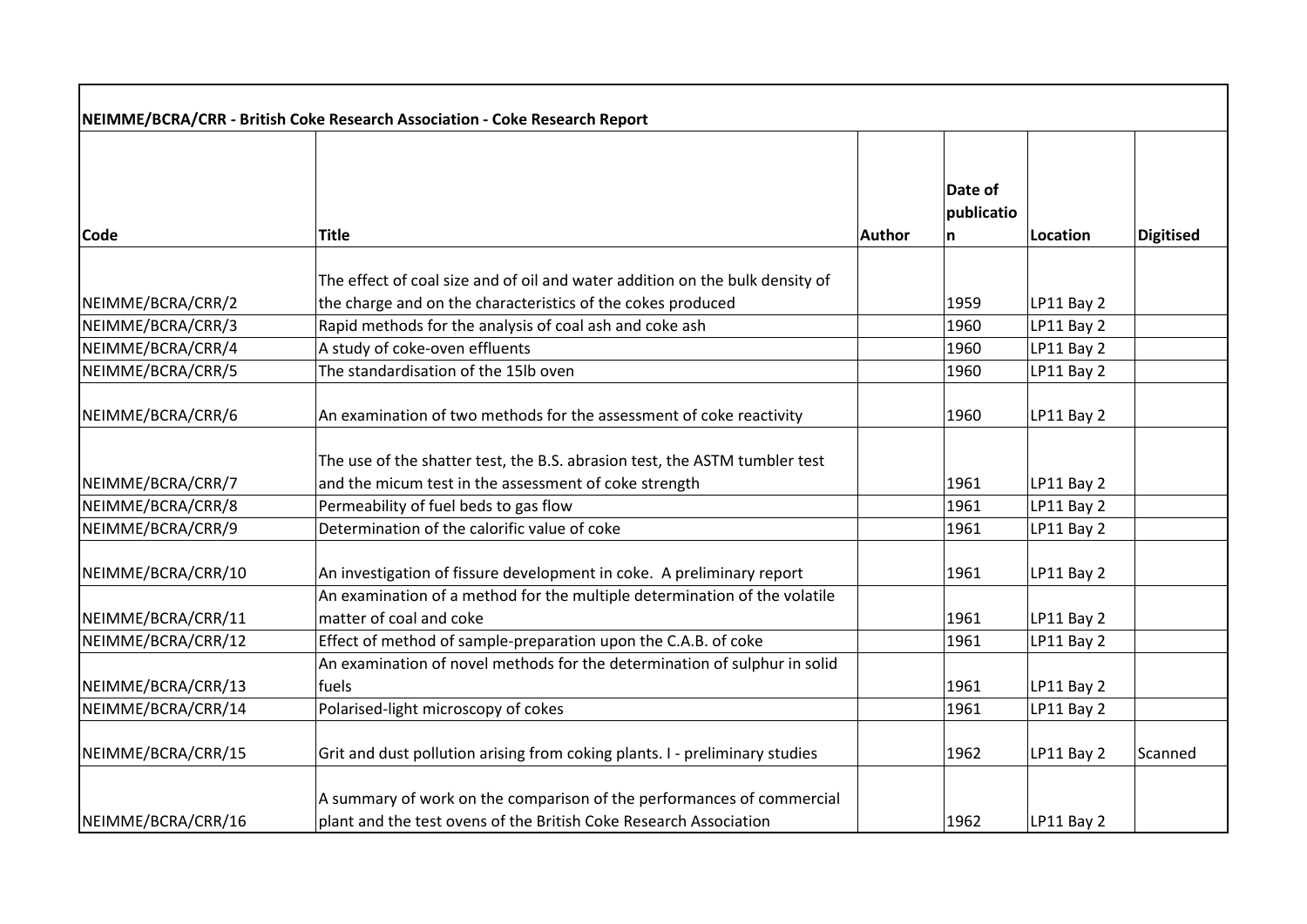|                    | Effect on coke oven performance of drying the coal charge and the filter        |      |            |
|--------------------|---------------------------------------------------------------------------------|------|------------|
| NEIMME/BCRA/CRR/17 | cake constituents                                                               | 1962 | LP11 Bay 2 |
|                    |                                                                                 |      |            |
|                    | Effect on the addition of coke breezes of different sizes on the                |      |            |
| NEIMME/BCRA/CRR/18 | characteristics of the cokes produced in the 15lb, 5cwt and 10 tons ovens       | 1962 | LP11 Bay 2 |
|                    | Effect of the addition of blast-furnace flue-dust on the characteristics of the |      |            |
| NEIMME/BCRA/CRR/19 | cokes produced in the 15 lb and 10 tons ovens                                   | 1962 | LP11 Bay 2 |
|                    | Effect of the addition of two types of iron ore on coke characteristics and     |      |            |
| NEIMME/BCRA/CRR/20 | oven performance                                                                | 1962 | LP11 Bay 2 |
| NEIMME/BCRA/CRR/21 | Estimation of the organic sulphur content of coke                               | 1962 | LP11 Bay 2 |
| NEIMME/BCRA/CRR/22 | Sulphur in coke: an investigation of organically combined sulphur               | 1962 | LP11 Bay 2 |
|                    | Effect of the addition of coal-tar pitches on the characteristics of the cokes  |      |            |
| NEIMME/BCRA/CRR/23 | produced in the 15lb and 10 tons ovens                                          | 1962 | LP11 Bay 2 |
|                    | The effect of rate of carbonisation and of coal rank on the characteristics of  |      |            |
| NEIMME/BCRA/CRR/24 | the cokes produced                                                              | 1963 | LP11 Bay 2 |
|                    | The effect of the addition of heavy petroleum oil on the carbonisation of a     |      |            |
| NEIMME/BCRA/CRR/25 | typical east midlands centrifuged smalls                                        | 1963 | LP11 Bay 2 |
|                    | The influence of carbonising time on the quality of coke produced in coke       |      |            |
| NEIMME/BCRA/CRR/26 | ovens                                                                           | 1963 | LP11 Bay 2 |
| NEIMME/BCRA/CRR/27 | The effects of selective crushing of the charge                                 | 1963 | LP11 Bay 2 |
|                    | The use of the oxygen-flash technique for the determination of phosphorus       |      |            |
| NEIMME/BCRA/CRR/28 | in coke                                                                         | 1963 | LP11 Bay 2 |
|                    |                                                                                 |      |            |
|                    | The effect of the addition of breeze, char, low-volatile coal, breeze/char      |      |            |
| NEIMME/BCRA/CRR/29 | blends and breeze/low-volatile-coal blends to the coke-oven charge              | 1964 | LP11 Bay 2 |
|                    | A preliminary study of the combined effect of carbonising rate and certain      |      |            |
| NEIMME/BCRA/CRR/30 | additives on the carbonisation of a medium-rank coal                            | 1964 | LP11 Bay 2 |
|                    | Studies of fissure formation in coke: the estimation of tensile strength of     |      |            |
| NEIMME/BCRA/CRR/31 | coke                                                                            | 1964 | LP11 Bay 2 |
|                    | The combined effect of certain additives on the carbonisation of a medium-      |      |            |
| NEIMME/BCRA/CRR/32 | rank coal at a rate of 1.2 in/h                                                 | 1965 | LP11 Bay 2 |
|                    | Studies of the physical properties of coke: determination of the velocity of    |      |            |
| NEIMME/BCRA/CRR/33 | stress transmission in coke                                                     | 1965 | LP11 Bay 2 |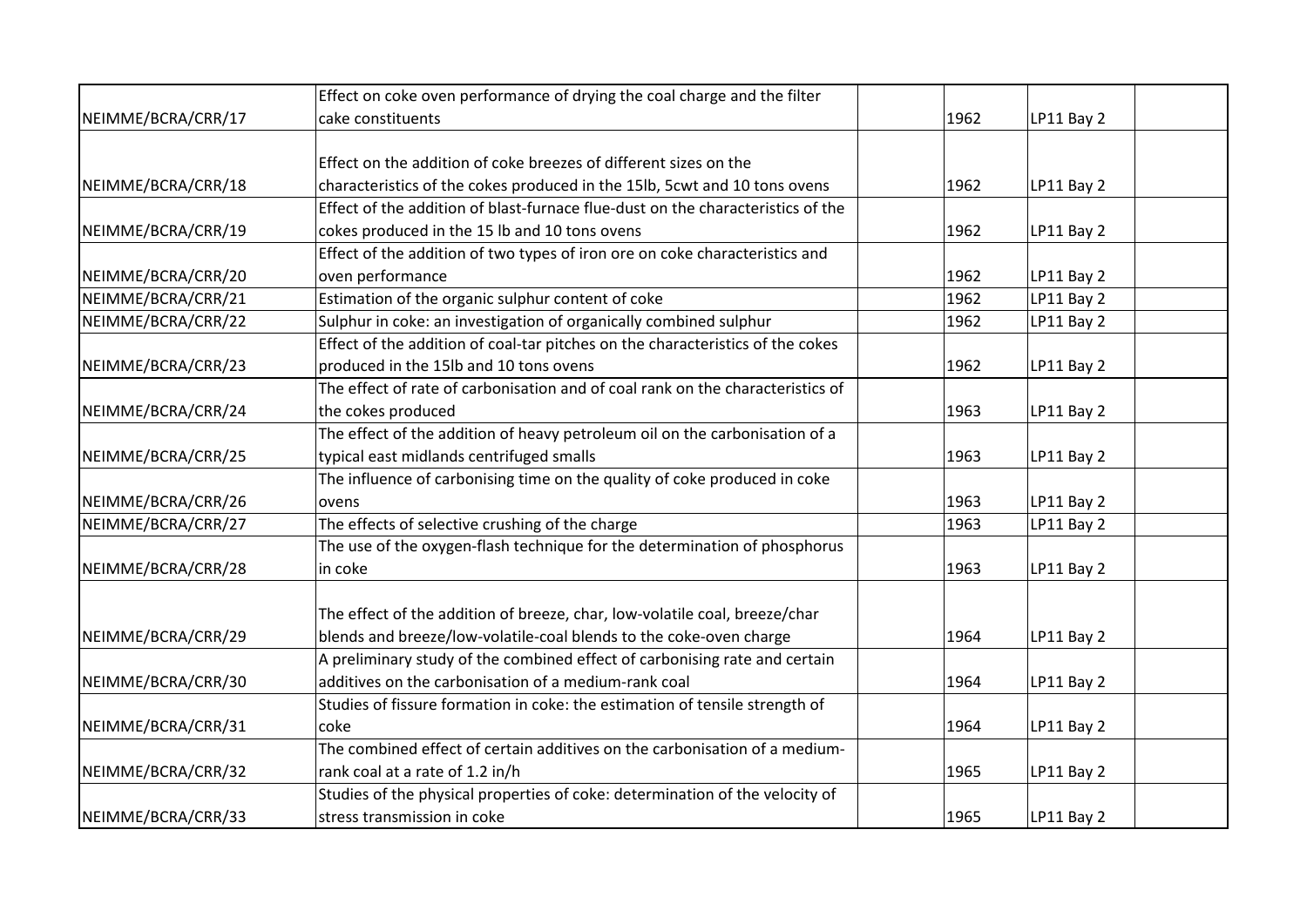| NEIMME/BCRA/CRR/34 | The evolution of by-products during the carbonising cycle                     | 1965 | LP11 Bay 2 |  |
|--------------------|-------------------------------------------------------------------------------|------|------------|--|
|                    | Studies of fissure formation in coke: the estimation of contraction during    |      |            |  |
| NEIMME/BCRA/CRR/35 | carbonisation                                                                 | 1965 | LP11 Bay 2 |  |
|                    | The production of oven coke for use in domestic appliances from a blend of    |      |            |  |
| NEIMME/BCRA/CRR/36 | selected medium-rank coals                                                    | 1965 | LP11 Bay 2 |  |
| NEIMME/BCRA/CRR/37 | A rapid method for the determination of the ash of coal and coke              | 1965 | LP11 Bay 2 |  |
| NEIMME/BCRA/CRR/38 | The high-temperature testing of metallurgical coke                            | 1966 | LP11 Bay 2 |  |
|                    | A study of the properties of the blast-furnace cokes produced and used at     |      |            |  |
| NEIMME/BCRA/CRR/39 | three integrated iron and steel works                                         | 1966 | LP11 Bay 2 |  |
|                    | The formation, nature and technical significance of the organic sulphur in    |      |            |  |
| NEIMME/BCRA/CRR/40 | coke                                                                          | 1966 | LP11 Bay 2 |  |
| NEIMME/BCRA/CRR/41 | A small-scale study of coke-making at extra-high temperatures                 | 1966 | LP11 Bay 2 |  |
| NEIMME/BCRA/CRR/42 | The direct determination of oxygen in coke                                    | 1966 | LP11 Bay 2 |  |
|                    | The biological treatment of coke-oven effluents: laboratory and pilot-plant   |      |            |  |
| NEIMME/BCRA/CRR/43 | studies                                                                       | 1966 | LP11 Bay 2 |  |
|                    | Studies of the physical properties of coke: stress transmission in industrial |      |            |  |
| NEIMME/BCRA/CRR/44 | cokes                                                                         | 1967 | LP11 Bay 2 |  |
|                    | The effect on coke-oven performance of drying four commercial blends of       |      |            |  |
| NEIMME/BCRA/CRR/45 | coal                                                                          | 1967 | LP11 Bay 2 |  |
|                    | Further tests on the combined effect of certain additives on the              |      |            |  |
| NEIMME/BCRA/CRR/46 | carbonisation of a medium-rank washed-smalls coal                             | 1967 | LP11 Bay 2 |  |
|                    | The improvement of oven coke for domestic purposes by activation with         |      |            |  |
| NEIMME/BCRA/CRR/47 | copper compounds                                                              | 1967 | LP11 Bay 2 |  |
| NEIMME/BCRA/CRR/48 | The combustion of small sizes of coke in a domestic boiler                    | 1968 | LP11 Bay 2 |  |
|                    | Studies of fissure formation in coke: the influence of coal particle size and |      |            |  |
| NEIMME/BCRA/CRR/49 | blend composition on the tensile strength of the coke                         | 1968 | LP11 Bay 2 |  |
|                    | A performance test for coke doubles in medium-sized domestic boilers          |      |            |  |
| NEIMME/BCRA/CRR/50 |                                                                               | 1968 | LP11 Bay 2 |  |
|                    | A study, using the 5-cwt movable-wall test oven, of the blending of coals for |      |            |  |
| NEIMME/BCRA/CRR/51 | a coking plant in Wales                                                       | 1968 | LP11 Bay 2 |  |
|                    | The biological treatment of coke-oven effluents: laboratory and pilot-plant   |      |            |  |
| NEIMME/BCRA/CRR/52 | studies using packed towers                                                   | 1969 | LP11 Bay 2 |  |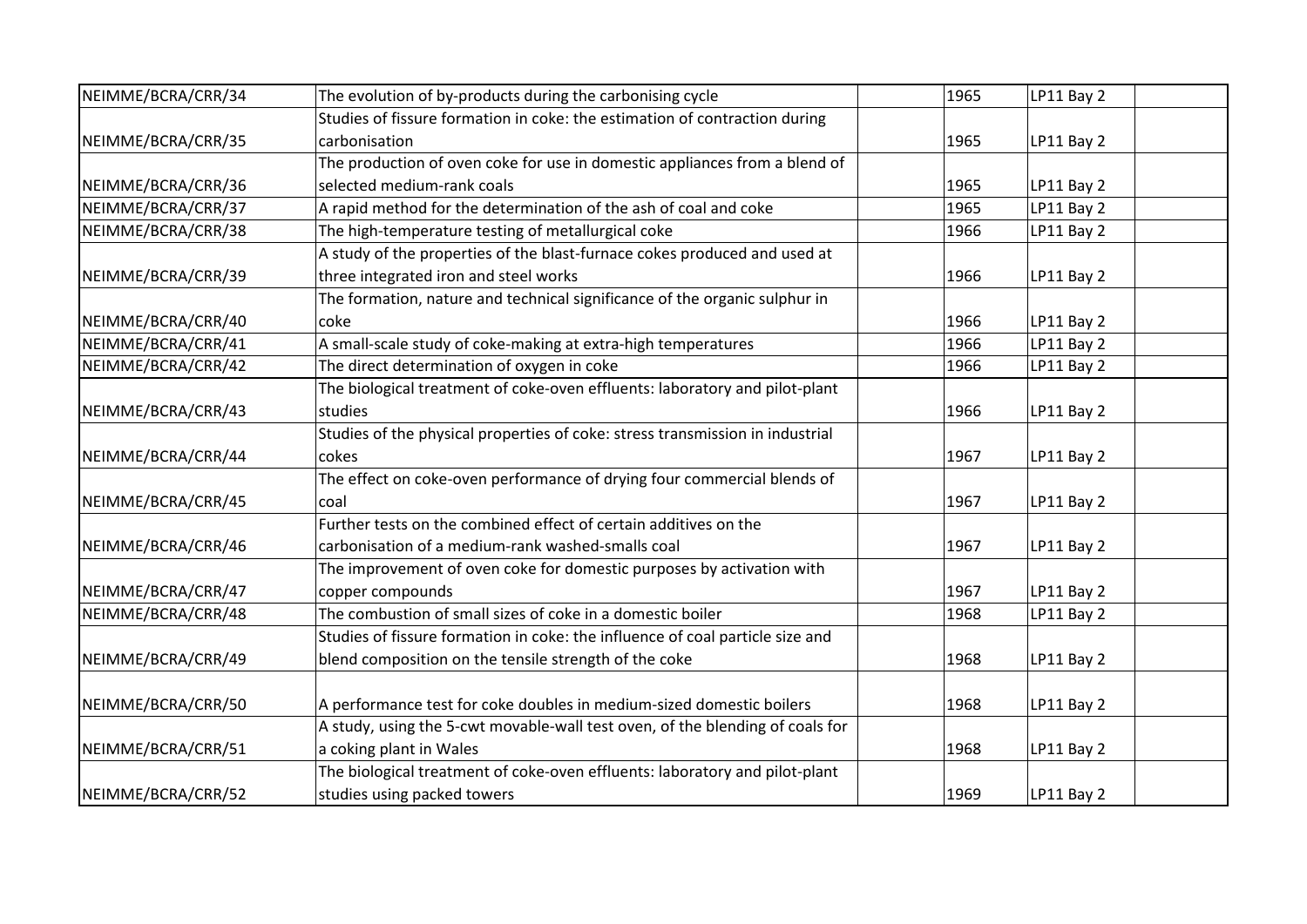| NEIMME/BCRA/CRR/53 | Studies of fissure formation in coke: the tensile strength of industrial cokes | 1969 | LP11 Bay 2 |         |
|--------------------|--------------------------------------------------------------------------------|------|------------|---------|
|                    |                                                                                |      |            |         |
| NEIMME/BCRA/CRR/54 | Further small scale studies in coke-making at extra-high temperatures          | 1969 | LP11 Bay 2 |         |
|                    | The application of gas chromatography and thin-layer chromatography to         |      |            |         |
| NEIMME/BCRA/CRR/55 | the analysis of coke-oven effluents                                            | 1969 | LP11 Bay 2 |         |
|                    | Studies of the physical properties of coke: influence of porosity on stress-   |      |            |         |
| NEIMME/BCRA/CRR/56 | wave propagation                                                               | 1970 | LP11 Bay 2 |         |
|                    | Organic sulphur in coke: influence of carbonisation conditions on some         |      |            |         |
| NEIMME/BCRA/CRR/57 | properties of sulphur-carbons                                                  | 1970 | LP11 Bay 2 |         |
|                    | The effect of the nature and proportion of coke ash on performance in a        |      |            |         |
| NEIMME/BCRA/CRR/58 | small boiler                                                                   | 1970 | LP11 Bay 2 |         |
| NEIMME/BCRA/CRR/59 | The tensile strength of foundry cokes                                          | 1970 | LP11 Bay 2 |         |
|                    | The effect of the proportion of inerts on the coking properties of a medium-   |      |            |         |
| NEIMME/BCRA/CRR/60 | and a high-rank coal and blends of the two coals                               | 1970 | LP11 Bay 2 |         |
|                    | Coke reactivity: an investigation of the effect to the addition of sodium      |      |            |         |
| NEIMME/BCRA/CRR/61 | carbonate to coal before carbonisation                                         | 1970 | LP11 Bay 2 |         |
| NEIMME/BCRA/CRR/62 | The tensile strength of industrial cokes                                       | 1970 | LP11 Bay 2 |         |
| NEIMME/BCRA/CRR/63 | The treatment of coke to extra-high temperature                                | 1970 | LP11 Bay 2 |         |
| NEIMME/BCRA/CRR/64 | New advances in the biochemical oxidation of liquid effluents                  | 1971 | LP11 Bay 2 |         |
| NEIMME/BCRA/CRR/65 | The tensile strength of blast-furnace cokes                                    | 1971 | LP11 Bay 2 |         |
|                    | A study of the oxygen requirement in the treatment of liquid effluents by      |      |            |         |
| NEIMME/BCRA/CRR/66 | the activated-sludge process                                                   | 1971 | LP11 Bay 2 |         |
| NEIMME/BCRA/CRR/67 | The estimation of the mean size of coke                                        | 1971 | LP11 Bay 2 |         |
|                    | The effect of the amount and particle size of breeze in the coal charge on     |      |            |         |
| NEIMME/BCRA/CRR/68 | the porosity and reactivity of experimental cokes                              | 1971 | LP11 Bay 2 |         |
| NEIMME/BCRA/CRR/69 | The influence of carbonising conditions on the tensile strength of coke        | 1971 | LP11 Bay 2 |         |
|                    | An appraisal of British Standard methods for the measurement of                |      |            |         |
| NEIMME/BCRA/CRR/70 | atmospheric pollution                                                          | 1972 | LP11 Bay 2 | Scanned |
|                    |                                                                                |      |            |         |
| NEIMME/BCRA/CRR/71 | Rapid determination of sulphur in coal by x-ray fluorescence spectrometry      | 1972 | LP11 Bay 2 |         |